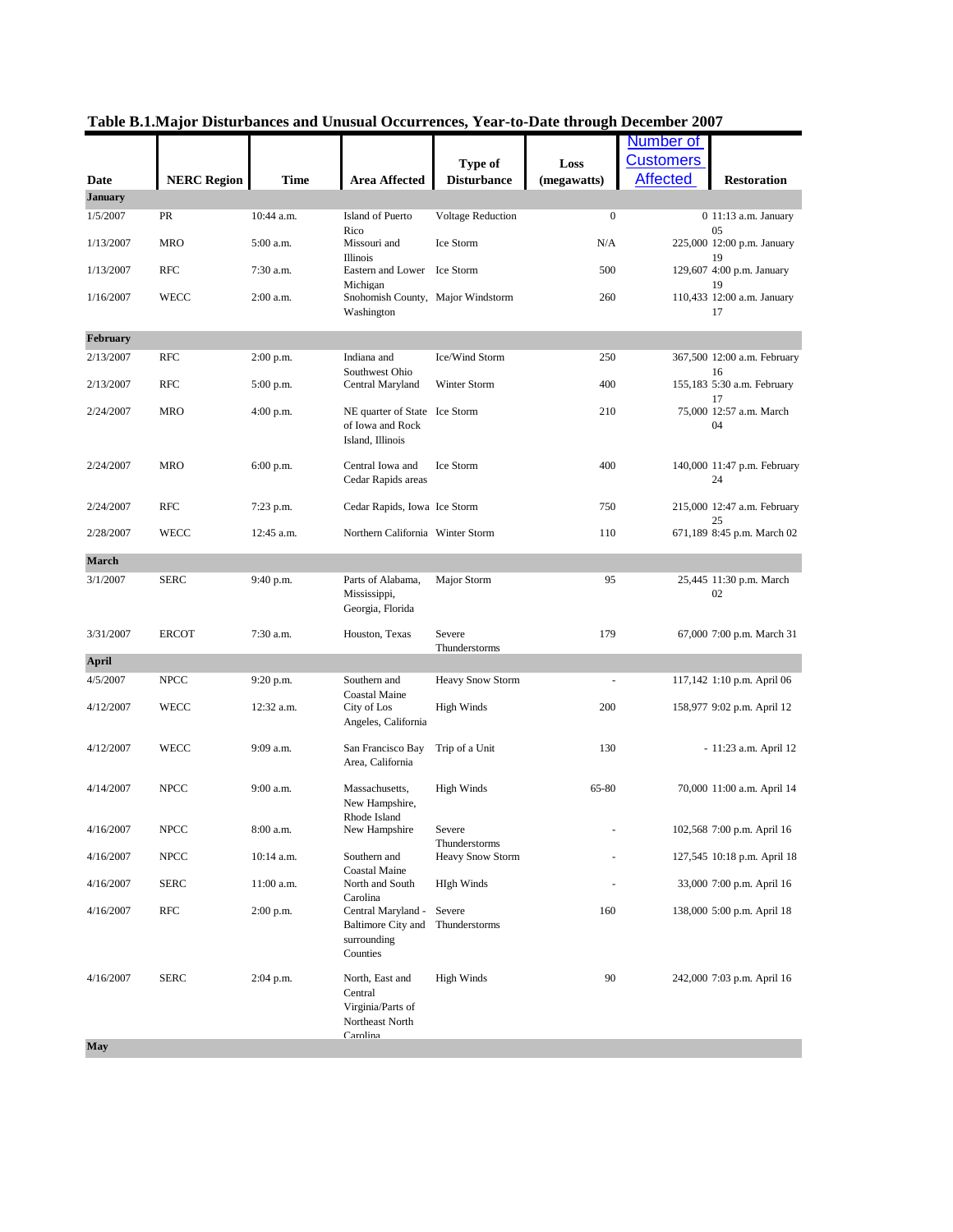| 5/2/2007  | <b>ERCOT</b> | $1:30$ p.m. | North Texas, Dallas Severe Storms<br>Fort Worth<br>Metroplex and<br>Surrounding<br>Counties, South to<br>Waco and North to<br>Red River |                               |                          | 300,000 8:00 p.m. May 03  |
|-----------|--------------|-------------|-----------------------------------------------------------------------------------------------------------------------------------------|-------------------------------|--------------------------|---------------------------|
| 5/10/2007 | <b>WECC</b>  | 9:57 a.m.   | San Francisco Bay<br>Area, California                                                                                                   | Unit Tripped                  | 150                      | $-1:47$ p.m. May 10       |
| 5/14/2007 | <b>WECC</b>  | 11:15 a.m.  | San Francisco Bay<br>Area, California                                                                                                   | Unit Tripped                  | 150                      | - 1:50 p.m. May 14        |
| 5/15/2007 | <b>RFC</b>   | $3:00$ p.m. | Southeastern                                                                                                                            | Severe                        | 500                      | 66,000 7:00 a.m. May 17   |
| 5/16/2007 | <b>NPCC</b>  | $6:00$ p.m. | Michigan<br>All of Connecticut                                                                                                          | Thunderstorms<br>Severe Storm |                          | 67,000 5:00 a.m. May 19   |
| 5/21/2007 | <b>WECC</b>  | 1:48 p.m.   | San Franscisco Bay Unit Tripped<br>Area, California                                                                                     |                               | 140                      | - 4:50 p.m. May 21        |
| June      |              |             |                                                                                                                                         |                               |                          |                           |
| 6/1/2007  | <b>WECC</b>  | $1:00$ p.m. | Restricted<br>Hydroelectric                                                                                                             | Fuel Supply<br>Deficiency     | $\overline{\phantom{a}}$ | - Ongoing                 |
| 6/5/2007  | <b>WECC</b>  | 10:56 a.m.  | Capability<br>Southwest Idaho<br>and Eastern Oregon                                                                                     | Load Shedding                 | 424                      | 80,000 11:51 a.m. June 05 |
| 6/27/2007 | <b>NPCC</b>  | 3:41 p.m.   | Northern Manhattan Lightning<br>NY (Yorkville) and<br><b>SW Bronx</b><br>(Motthaven,<br>Melrose, High<br><b>Bridge Sections)</b>        |                               | 460                      | 137,000 4:30 p.m. June 27 |

|               | Table B.1.Major Disturbances and Unusual Occurrences, Year-to-Date through December 2007 |             |                                                     |                                                   |                     |                                         |                            |  |  |
|---------------|------------------------------------------------------------------------------------------|-------------|-----------------------------------------------------|---------------------------------------------------|---------------------|-----------------------------------------|----------------------------|--|--|
| Date          | <b>NERC Region</b>                                                                       | <b>Time</b> | <b>Area Affected</b>                                | Type of<br><b>Disturbance</b>                     | Loss<br>(megawatts) | <b>Customers</b><br>Affected $^{\rm 1}$ | <b>Restoration</b>         |  |  |
| 6/27/2007     | <b>NPCC</b>                                                                              | 3:42 p.m.   | <b>New York State</b>                               | Loss of Load                                      | 460                 |                                         | - 4:30 p.m. June 27        |  |  |
| 6/29/2007     | <b>WECC</b>                                                                              | 9:23 a.m.   | Metropolitan<br>Phoenix Area                        | Loss of Load                                      | 399                 |                                         | 98,700 10:09 a.m. June 29  |  |  |
| <b>July</b>   |                                                                                          |             |                                                     |                                                   |                     |                                         |                            |  |  |
| 7/3/2007      | <b>WECC</b>                                                                              | 10:59 a.m.  | <b>CAISO</b> Controlled<br>Grid                     | Public Appeal                                     | N/A                 |                                         | N/A 6:00 p.m. July 05      |  |  |
| 7/5/2007      | <b>RFC</b>                                                                               | $7:00$ p.m. | Southeastern<br>Michigan                            | Severe Storm                                      |                     |                                         | 69,000 7:00 a.m. July 08   |  |  |
| 7/6/2007      | <b>WECC</b>                                                                              | 5:18 p.m.   | Southeast Idaho and Electrical<br>Eastern Oregon    | Separation/Load<br>Shedding/Made<br>Public Appeal | 60                  |                                         | 0 6:20 p.m. July 06        |  |  |
| 7/10/2007     | <b>NPCC</b>                                                                              | 11:00 a.m.  | Eastern New York                                    | <b>Major Storms</b>                               | 650                 |                                         | 300,000 6:00 a.m. July 12  |  |  |
| 7/16/2007     | <b>WECC</b>                                                                              | $4:17$ p.m. | St. George, Utah                                    | Fire/Load Shedding                                | 306                 |                                         | - 9:00 p.m. July 16        |  |  |
| 7/18/2007     | <b>RFC</b>                                                                               | 6:00 p.m.   | Northern Counties<br>of Illinois                    | Severe Weather                                    | 300                 |                                         | 135,000 2:00 a.m. July 19  |  |  |
| 7/19/2007     | <b>RFC</b>                                                                               | 3:00 p.m.   | Southwestern<br>Region of Service                   | Major Storm                                       |                     |                                         | 60,000 11:30 p.m. July 22  |  |  |
| 7/19/2007     | <b>SERC</b>                                                                              | 3:50 p.m.   | Territory<br>North, East and<br>Central Virginia    | Major Storms                                      | 72                  |                                         | 107,000 10:15 p.m. July 19 |  |  |
| <b>August</b> |                                                                                          |             |                                                     |                                                   |                     |                                         |                            |  |  |
| 8/8/2007      | <b>SERC</b>                                                                              | $1:00$ p.m. | Portions of North<br>Carolina and South<br>Carolina | Made Public<br>Appeal                             | N/A                 |                                         | N/A 9:00 p.m. August 08    |  |  |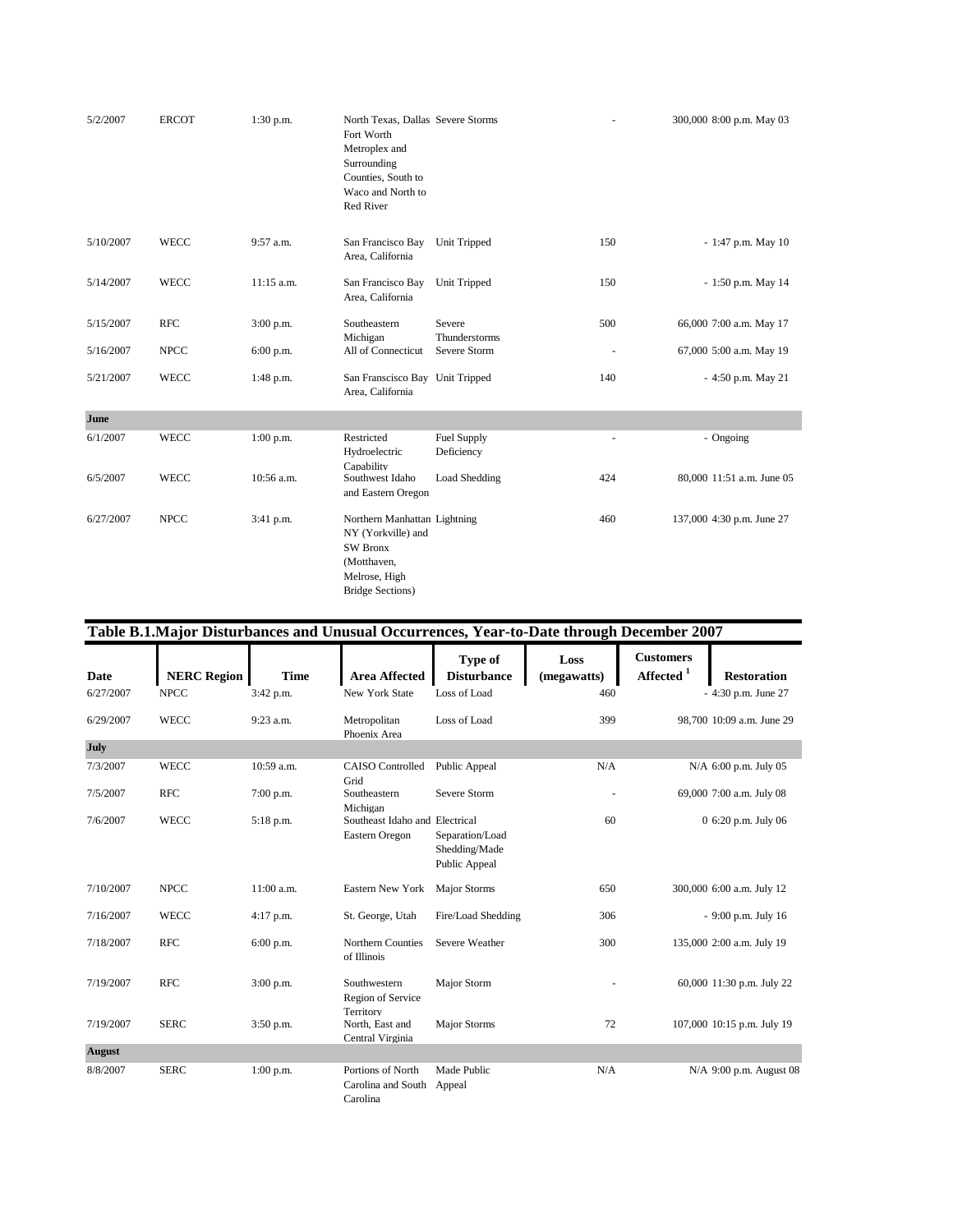| 8/8/2007         | <b>RFC</b>   | 3:56 p.m.   | Mid-Altantic<br>Region of PJM                                                                                               | Voltage<br>Reduction/Made                                                 | N/A                                                                                       | N/A 5:59 p.m. August 08           |
|------------------|--------------|-------------|-----------------------------------------------------------------------------------------------------------------------------|---------------------------------------------------------------------------|-------------------------------------------------------------------------------------------|-----------------------------------|
| 8/9/2007         | <b>SERC</b>  | 12:45 p.m.  | Portions of North<br>Carolina and South<br>Carolina                                                                         | Public Appeal<br>Made Public<br>Appeal                                    | N/A                                                                                       | N/A 9:00 p.m. August 09           |
| 8/9/2007         | <b>RFC</b>   | 2:53 p.m.   | Highland Area of<br>Pittsburgh,                                                                                             | Severe<br>Thunderstorms                                                   | 90                                                                                        | 55,000 4:11 p.m. August 09        |
| 8/10/2007        | <b>SERC</b>  | 12:20 p.m.  | Pennsylvania<br>Portions of North<br>Carolina and South<br>Carolina                                                         | Made Public<br>Appeal                                                     | N/A                                                                                       | N/A 9:00 p.m. August 10           |
| 8/13/2007        | <b>SERC</b>  | $1:30$ a.m. | State of Missouri                                                                                                           | Severe                                                                    | N/A                                                                                       | 63,000 12:00 a.m. August          |
| 8/14/2007        | <b>SPP</b>   | 2:00 p.m.   | <b>CSWS</b> Control<br>Area of Southwest<br>Power Pool Parts of Alert2/Heat Wave<br>Oklahoma, Texas,<br>Louisiana, Arkansas | Thunderstorm<br><b>Declared Energy</b><br>Emergency                       | 20                                                                                        | 14<br>- 6:00 p.m. August 14       |
| 8/16/2007        | <b>SERC</b>  | 9:30 p.m.   | Virginia and<br>Eastern North<br>Carolina - Primarily<br>in Central Virginia                                                | Severe Weather                                                            | 200                                                                                       | 93,300 10:49 p.m. August<br>17    |
| 8/19/2007        | <b>SERC</b>  | 11:34 p.m.  | Central and Eastern Severe<br>Virginia                                                                                      | Thunderstorms                                                             | 100                                                                                       | 58,500 1:10 a.m. August 20        |
| 8/23/2007        | <b>RFC</b>   | 4:00 p.m.   | Northern Illinois                                                                                                           | Severe Storms                                                             | N/A                                                                                       | 629,590 10:49 p.m. August<br>28   |
| 8/24/2007        | <b>RFC</b>   | 6:00 p.m.   | Southeastern<br>Michigan                                                                                                    | Severe Storm                                                              | N/A                                                                                       | 75,000 6:30 a.m. August 28        |
| 8/29/2007        | <b>WECC</b>  | 1:53 p.m.   | Modesto California Shed Load<br>and the Surrounding<br>Areas                                                                |                                                                           | 180                                                                                       | 26,000 2:57 p.m. August 29        |
| 8/29/2007        | WECC         | $4:00$ p.m. | CAISO Controlled                                                                                                            | Made Public                                                               | N/A                                                                                       | N/A 6:00 p.m. August 30           |
| 8/31/2007        | <b>WECC</b>  | 12:45 p.m.  | Grid<br>CAISO Controlled<br>Grid                                                                                            | Appeal<br><b>Declared Energy</b><br><b>Emergency Alert</b><br>1/Heat wave | N/A                                                                                       | N/A 8:00 p.m. August 31           |
| <b>September</b> |              |             |                                                                                                                             |                                                                           |                                                                                           |                                   |
| 9/3/2007         | <b>WECC</b>  | 12:30 p.m.  | San Diego County,<br>Southern Orange<br>County, California                                                                  | High<br>Temperatures/Made<br>Public Appeals                               | N/A                                                                                       | N/A 5:30 p.m.<br>September 03     |
| 9/4/2007         | WECC         | 8:30 a.m.   | San Diego County,<br>Southern Orange<br>County, California                                                                  | High<br>Temperatures/Made<br>Public Appeals                               | N/A                                                                                       | N/A 3:30 p.m.<br>September 04     |
| 9/5/2007         | <b>ERCOT</b> | 7:53 a.m.   | Central Texas,<br><b>ERCOT Grid</b>                                                                                         | Severe<br>Weather/Transmissi<br>on Fault-Units<br>Tripped                 | 1,084                                                                                     | $N/A$ 1:11 p.m.<br>September 05   |
| 9/6/2007         | WECC         | 8:00 p.m.   | Hydro Electric<br>System                                                                                                    | <b>Fuel Supply</b><br>Deficiency                                          | N/A                                                                                       | $N/A$ Ongoing                     |
| 9/13/2007        | SPP          | 4:00 a.m.   | Between Galveston Hurricane<br>and Beaumont,<br>Texas                                                                       | Humberto                                                                  | N/A                                                                                       | 118,000 7:00 a.m.<br>September 14 |
|                  |              |             |                                                                                                                             |                                                                           | Table B.1. Major Disturbances and Unusual Occurrences. Year-to-Date through December 2007 |                                   |

| Table D.T.Major Distui bances and Unusual Occurrences, Tear-to-Date through December 2007 |                    |             |                            |                                      |                     |                                    |                    |  |  |
|-------------------------------------------------------------------------------------------|--------------------|-------------|----------------------------|--------------------------------------|---------------------|------------------------------------|--------------------|--|--|
| Date                                                                                      | <b>NERC Region</b> | <b>Time</b> | <b>Area Affected</b>       | <b>Type of</b><br><b>Disturbance</b> | Loss<br>(megawatts) | Customers<br>Affected <sup>1</sup> | <b>Restoration</b> |  |  |
| 9/17/2007                                                                                 | RFC                | $7:01$ p.m. | City of                    | <b>Electrical System</b>             | 50                  |                                    | $9,600$ 7:48 p.m.  |  |  |
|                                                                                           |                    |             | Crawfordsville.<br>Indiana | Separation                           |                     |                                    | September 17       |  |  |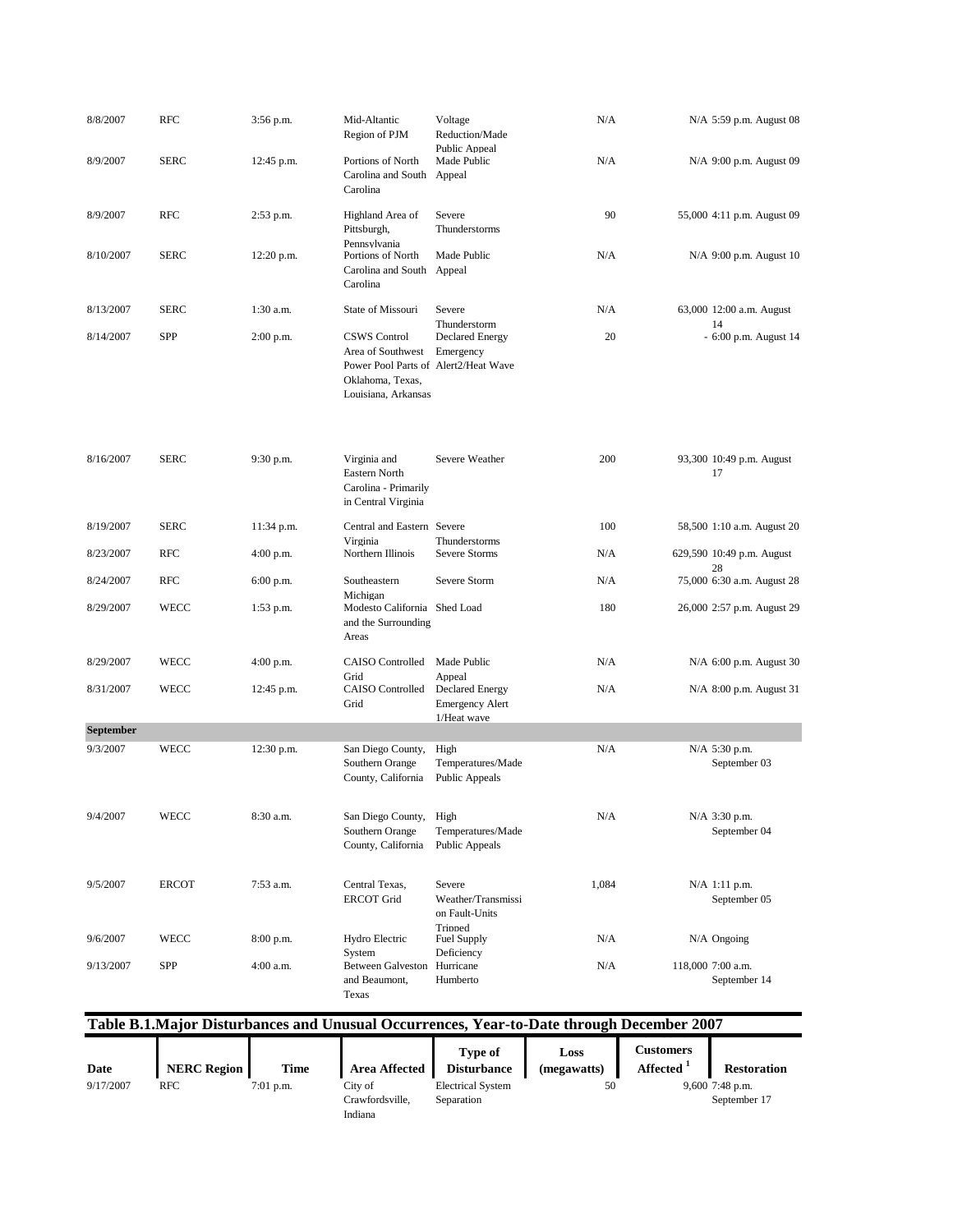| 9/18/2007       | <b>MRO</b>  | 5:14 a.m. | Minnesota,<br>Wisconsin, North<br>Dakota, South<br>Dakota and<br>Michigan                                                                                   | <b>Electrical System</b><br>Separation/Load<br>Shedding/<br>Implemented<br>Emergency<br>Alert/Severe Storms  | 16               | 6,000 6:10 a.m.<br>September 18                    |
|-----------------|-------------|-----------|-------------------------------------------------------------------------------------------------------------------------------------------------------------|--------------------------------------------------------------------------------------------------------------|------------------|----------------------------------------------------|
| 9/18/2007       | <b>MRO</b>  | 5:15 a.m. | Minnesota, North<br>Dakota, Manitoba                                                                                                                        | <b>Electrical System</b><br>Separation/Load<br>Shedding/<br>Implemented<br>Emergency<br>Alert/Severe Storms  | 8,000-10,000     | GRE (1,900) Total 6:30 a.m.<br>11,175 September 18 |
| 9/18/2007       | <b>RFC</b>  | 5:15 a.m. | Manitoba,<br>Minnesota, North<br>Dakota, Portions of<br>South Dakota and<br>Wisconsin.<br>Midwest ISO's<br>Market subregions:<br>OTP, NSP, GRE,<br>ALTW, MP | <b>Electrical System</b><br>Separation/Load<br>Shedding/<br>Implemented<br>Emergency Alert/<br>Severe Storms | 8,000-10,000     | 11,175 12:00 a.m.<br>September 18                  |
| 9/24/2007       | <b>RFC</b>  | 1:38 p.m. | Southwest<br>Michigan                                                                                                                                       | Unit Tripped                                                                                                 | 320              | N/A 4:26 p.m.<br>September 24                      |
| October         |             |           |                                                                                                                                                             |                                                                                                              |                  |                                                    |
| 10/18/2007      | WECC        | 3:00 p.m. | Western<br>Washington                                                                                                                                       | <b>High Winds</b>                                                                                            | N/A              | 160,000 11:36 a.m. October<br>22                   |
| 10/22/2007      | <b>WECC</b> | 2:01 p.m. | Southern California                                                                                                                                         | Brush Fire/Load<br>Shedding/Implemen<br>ted Emergency                                                        | 451              | 90,323 2:22 p.m. October<br>22                     |
| 10/22/2007      | WECC        | 2:05 p.m. | Southern California                                                                                                                                         | Alert<br>Brush Fire/Load<br>Shedding                                                                         | 700              | 300,000 2:22 p.m. October<br>22                    |
| 10/22/2007      | WECC        | 2:06 p.m. | San Diego County,<br>California                                                                                                                             | Brush Fire/Load<br>Shedding                                                                                  | 199              | 68,780 2:43 p.m. October<br>22                     |
| 10/26/2007      | <b>WECC</b> | 6:44 a.m. | Southern Califonia                                                                                                                                          | Brush Fire/Load<br>Shedding                                                                                  | 280              | 20,345 10:46 a.m. October<br>26                    |
| 10/26/2007      | <b>WECC</b> | 6:44 a.m. | Riverside,<br>California                                                                                                                                    | Load Shedding                                                                                                | 240              | 104,000 10:43 a.m. October<br>26                   |
| <b>November</b> |             |           |                                                                                                                                                             |                                                                                                              |                  |                                                    |
| 11/3/2007       | <b>NPCC</b> | 6:00 p.m. | Eastern<br>Massachusetts,<br>Rhode Island, Cape<br>Cod                                                                                                      | <b>Tropical Storm</b>                                                                                        | 100              | 62,843 6:00 a.m.<br>November 04                    |
| <b>December</b> |             |           |                                                                                                                                                             |                                                                                                              |                  |                                                    |
| 12/1/2007       | <b>NPCC</b> | 6:04 p.m. | State of Maine                                                                                                                                              | Voltage<br>Reduction/Made<br>Public Appeal/Fuel<br>Deficiency                                                | $\boldsymbol{0}$ | 0 10:00 p.m.<br>December 02                        |
| 12/4/2007       | PR          | 2:16 p.m. | Island of Puerto<br>Rico                                                                                                                                    | Voltage Reduction                                                                                            | $\boldsymbol{0}$ | 0 5:53 p.m. December<br>04                         |
| 12/10/2007      | SPP         | 3:08 a.m. | Tulsa, Oklahoma                                                                                                                                             | Ice Storm                                                                                                    | N/A              | 256,663 8:00 a.m. December<br>19                   |
| 12/11/2007      | MRO         | 4:00 a.m. | Eastern half of the<br>State of Kansas                                                                                                                      | Ice Storm                                                                                                    | 500              | 95,000 3:30 p.m. December<br>20                    |
| 12/11/2007      | PR          | 8:57 p.m. | Island of Puerto<br>Rico                                                                                                                                    | <b>Voltage Reduction</b>                                                                                     | $\boldsymbol{0}$ | 0 9:22 p.m. December<br>11                         |
| 12/23/2007      | RFC         | 1:00 a.m. | The Entire ComEd<br>Service Territory                                                                                                                       | Severe Storm                                                                                                 | N/A              | 237,000 9:00 p.m. December<br>23                   |
| 12/23/2007      | <b>RFC</b>  | 5:30 a.m. | Lower 2/3 of<br>Michigan Lower<br>Peninsula                                                                                                                 | Winter Storm                                                                                                 | 50               | 134,288 6:07 p.m. December<br>25                   |